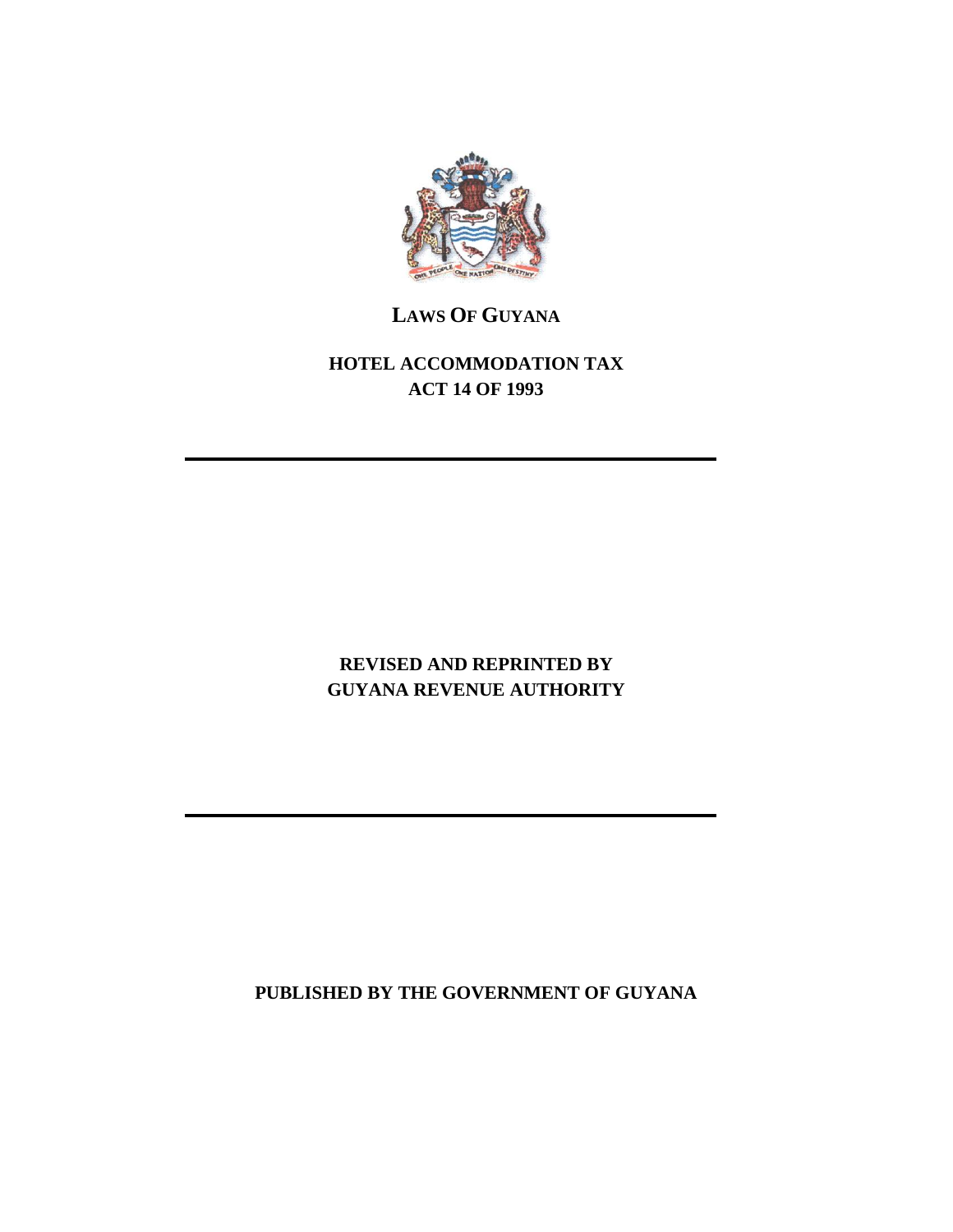**LAWS OF GUYANA**

## **HOTEL ACCOMODATION TAX**

**ACT**

**14 OF 1993**

**AMENDED BY REVENUE AUTHORITY ACT 13 OF 1996**

**11 OF 2002**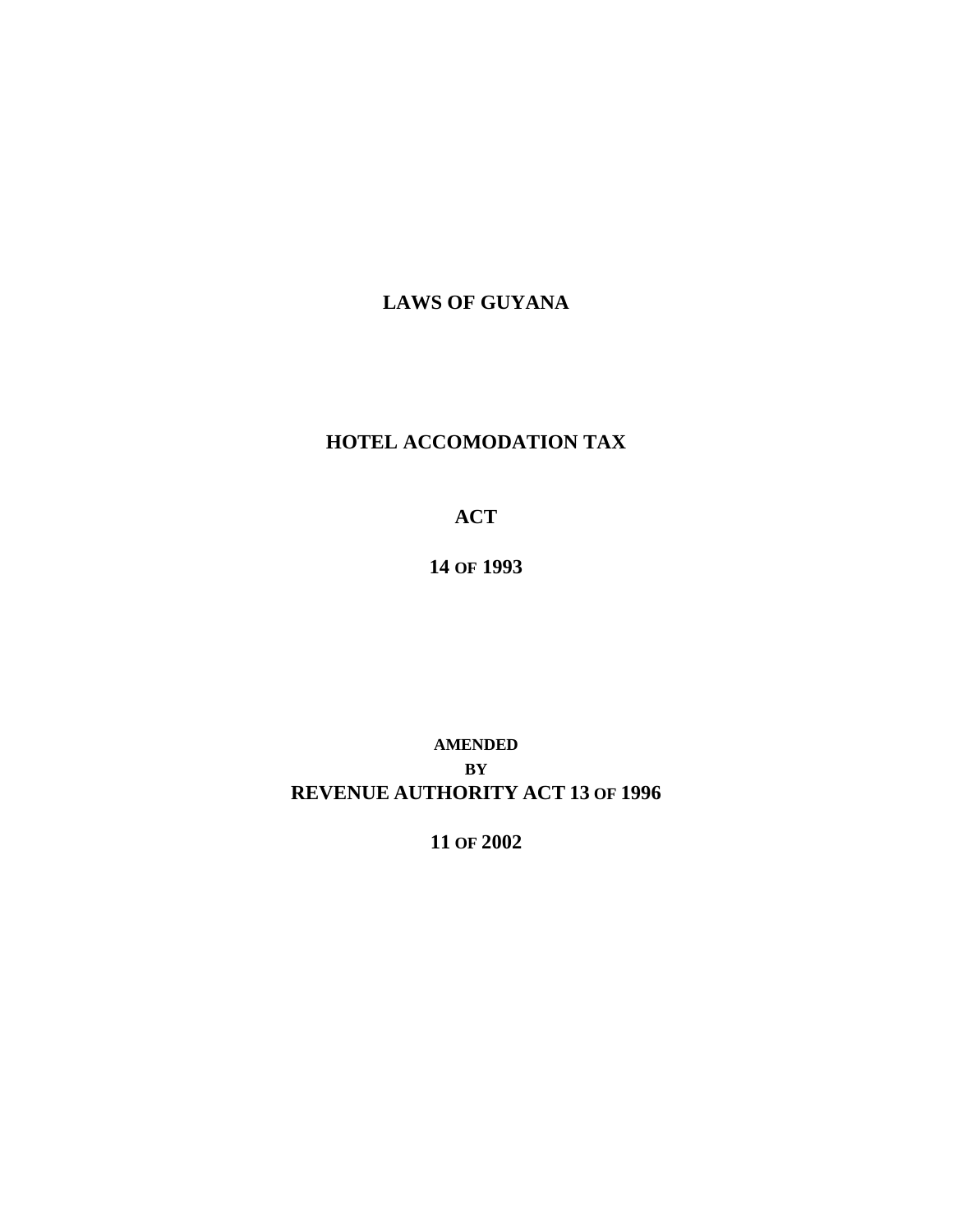# **ACT**

## **14 OF 1993**

### **HOTEL ACCOMODATION TAX**

#### **ARRANGEMENT OF SECTIONS**

#### **SECTION**

- 1. Short title and commencement.
- 2. Interpretation.
- 3. Administration of Act.
- 4. Charge of room tax.
- 5. Payment, Interest and administration.
- 6. Hotel bills to show tax payable and tax recoverable by hotel operator.
- 7. Income or corporation tax unaffected by payment of room tax.
- 8. General penalty.
- 9. Application of provisions of Income Tax Act
- 10. Regulations.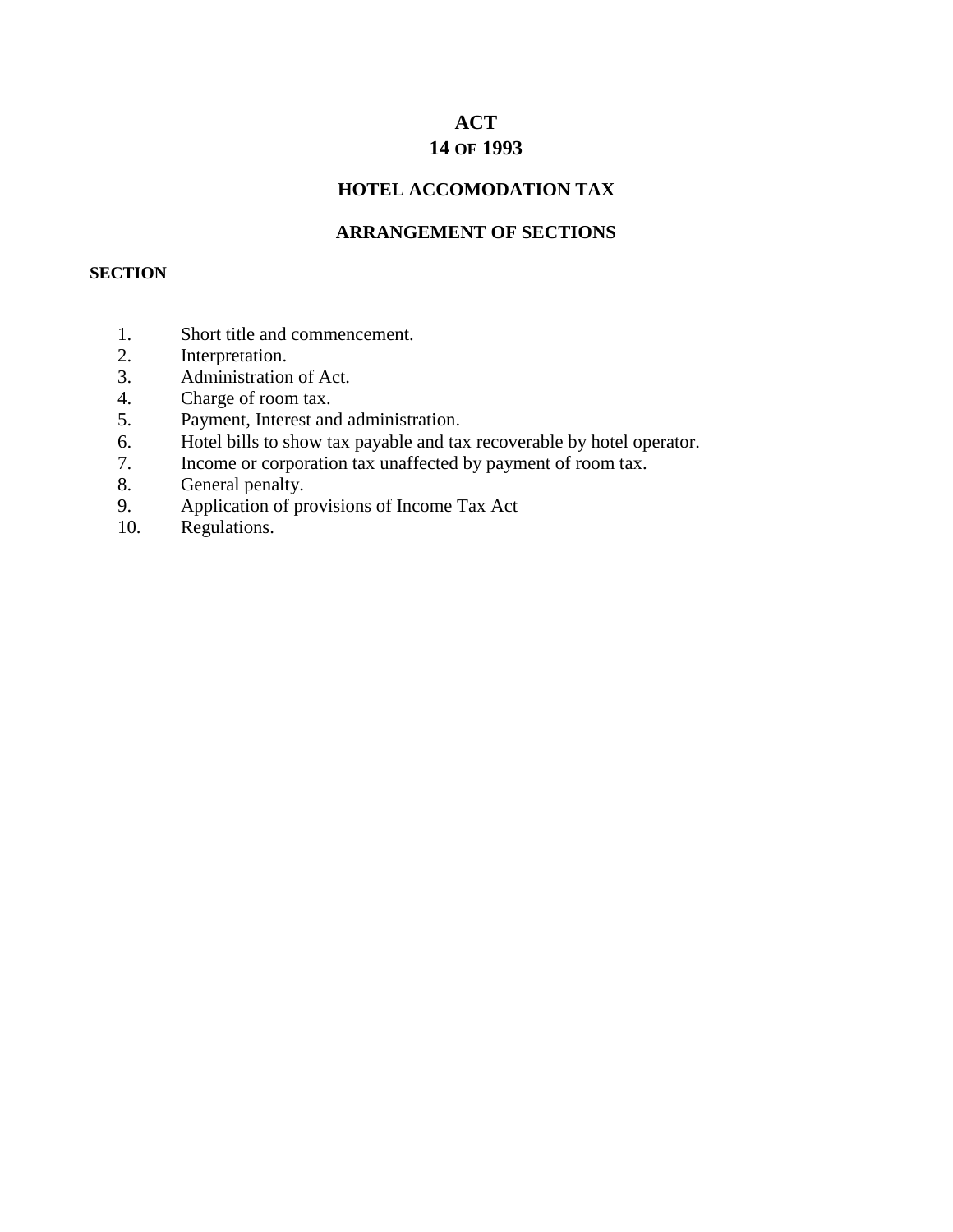## AD. 1993 **HOTEL ACCOMODATION TAX**

### **An Act to impose a tax on hotel accommodation and to regulate the collection thereof.**

Enacted by the Parliament of Guyana :-

| Short title and<br>commencement      | This Act may be cited as the Hotel Accommodation Tax Act 1993<br>1.<br>and shall be deemed to have come into operation on 15 <sup>th</sup> March, 1993. |                 |                                                                                                                                                                                                                      |  |
|--------------------------------------|---------------------------------------------------------------------------------------------------------------------------------------------------------|-----------------|----------------------------------------------------------------------------------------------------------------------------------------------------------------------------------------------------------------------|--|
| Interpretation.<br>s. 8 (13 of 1996) | 2.                                                                                                                                                      | In this $Act -$ |                                                                                                                                                                                                                      |  |
|                                      |                                                                                                                                                         | (a)             | "Commissioner " means Commissioner – General,<br>Guyana Revenue Authority;                                                                                                                                           |  |
|                                      |                                                                                                                                                         | (b)             | "hotel" means a building or group of buildings together<br>comprising not less than sixteen bedrooms for the purpose of<br>providing hotel accommodation for reward;                                                 |  |
|                                      |                                                                                                                                                         | (c)             | "hotel accommodation" means sleeping accommodation and<br>services and facilities ancillary thereto provided in a hotel for its<br>guests, not being persons resident in the hotel under any contract<br>of service; |  |
|                                      |                                                                                                                                                         | (d)             | "hotel accommodation tax" or "room tax" means the tax<br>chargeable by virtue of this Act;                                                                                                                           |  |
|                                      |                                                                                                                                                         | (e)             | "hotel operator" means a person who (either by himself or<br>through an agent or servant), carries on the trade or business of<br>operation in a hotel.                                                              |  |
| Administration<br>of act.            | 3.                                                                                                                                                      | (1)             | The Commissioner - General is responsible for the due<br>administration of this Act and for the collection and recovery of<br>the Room Tax.                                                                          |  |
| s. 8 (13 of 1996)                    |                                                                                                                                                         | (2)             | Any function conferred by this Act on the Commissioner -<br>General may be delegated by the Commissioner as he deems fit,<br>to any officer of the Authority.                                                        |  |
| Charge of room tax.                  | 4.                                                                                                                                                      | (1)             | Subject to this Act, there shall be charged levied and collected on<br>payments made by guests of hotels for hotel accommodation<br>provided therein a room tax at the rate of ten per cent thereof.                 |  |
|                                      |                                                                                                                                                         | (2)             | Room tax is payable notwithstanding that the hotel is exempt<br>from any other taxes, duties, charges, impositions or levies by<br>virtue of any other written law.                                                  |  |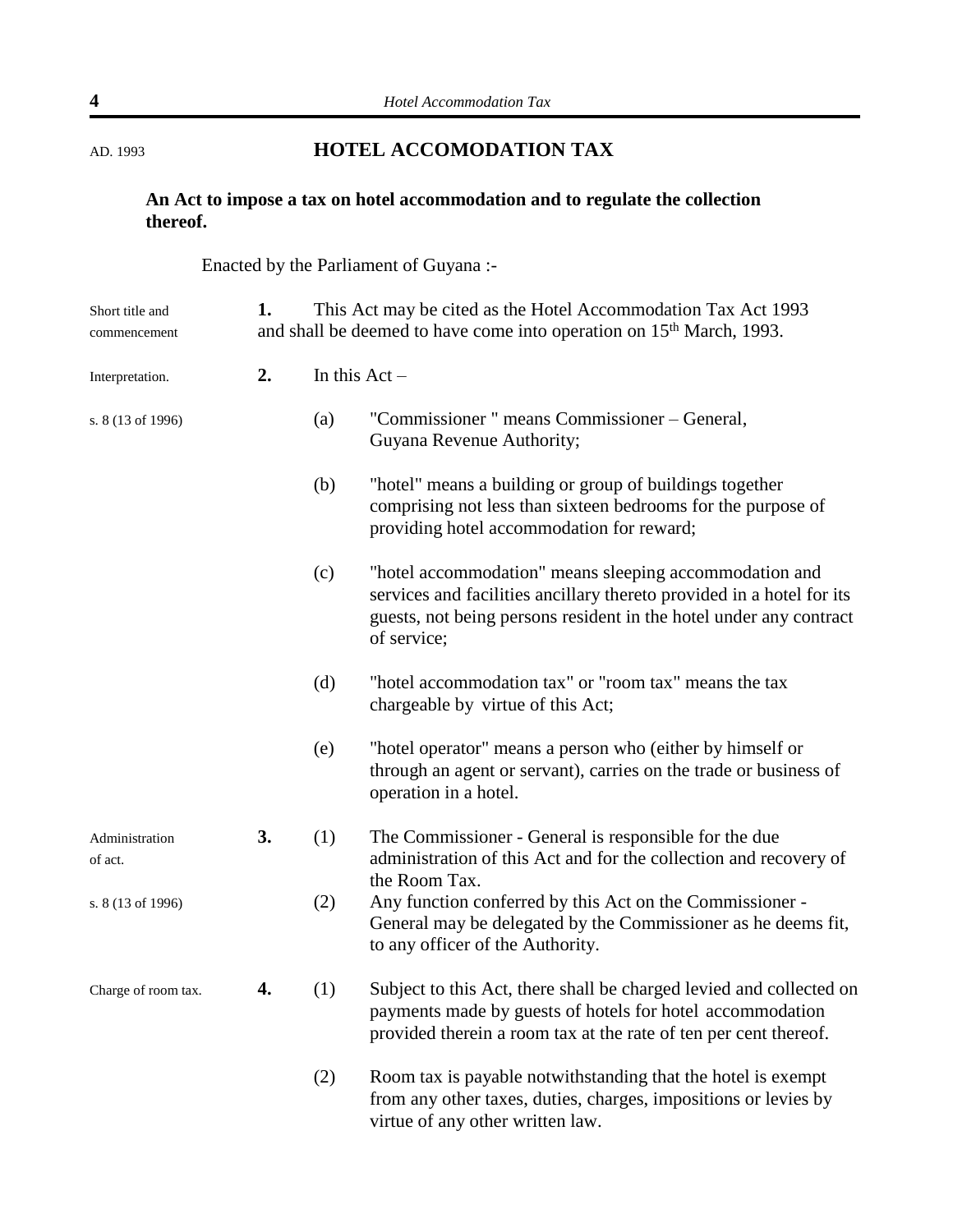(3) The room tax shall be charged on the full amount of the payments for hotel accommodation without any deduction or allowance other than that authorised by this Act. (4) The Minister may by order which shall be subject to negative resolution of the National Assembly amend the rate of room tax payable under this Act. **5.** (1) Subject to this Act, the room tax shall be charged on payments made by Payment, interest hotel accommodation as they become due and payable to the hotel and operator, and shall be payable by him.  $\blacksquare$ (2) In computing the payments for hotel accommodation no account shall be taken of (a) room tax recovered by a hotel operator under section 6; (b) receipts in respect of ancillary services and facilities provided, if the hotel operator receives no part of the payment ascribable to such services. (3) Where after the commencement of this Act room tax becomes chargeable, s. 8 (13 of 1996) the hotel operator shall account for, by means of the statement referred to in subsection (6) and pay over to the Commissioner - General, the room tax at the rate specified in section 4(1). (4) If all or any part of the room tax is not paid at the time of delivery of the statement, it shall bear interest at the rate of forty-five per cent per annum from the end of such time to the date of payment. (5) A person liable under subsection (3) to account for and pay over the room s. 8 (13 of 1996) tax to the Commissioner - - General who fails to do so is guilty of an offence. (6) A hotel operator shall in respect of each month deliver to the Commissioner - General a statement of the full amount of the payments s. 8 (13 of 1996) for hotel accommodation received by him and the amount of room tax payable thereon together with such additional information as the Commissioner - General may require, in a form approved by the Commissioner - General, on or before the fifteenth day of the next succeeding month. **6.** (1) In addition to the requirements regarding the keeping of accounts and Hotel bills to other records provided for by the Income Tax Act (as applied by this Act) show tax payable a hotel operator shall cause to be entered on every hotel bill, a receipt for and tax which is given the full amount of the room tax, specifying the rate of such recoverable by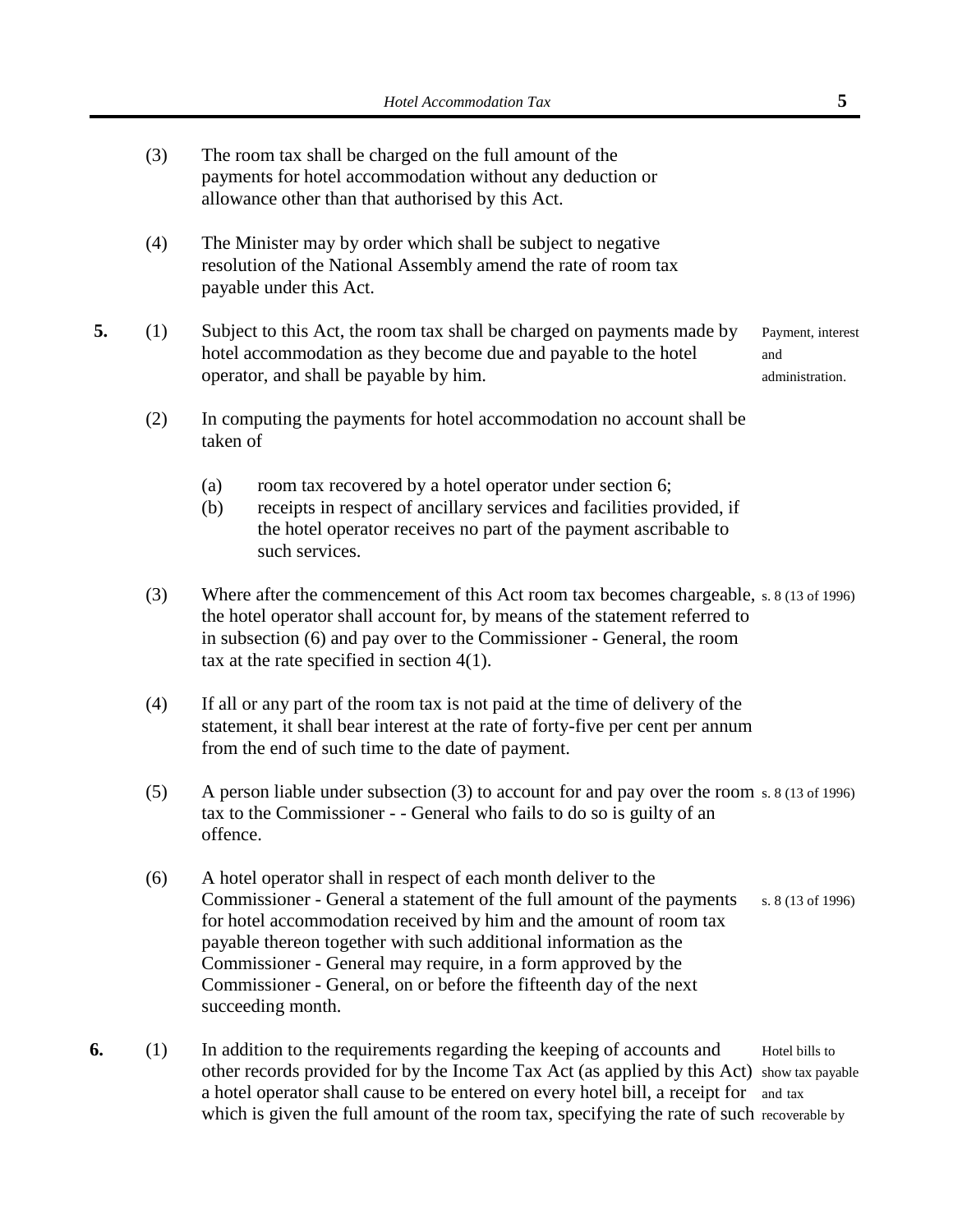| 6                                                                                      | Hotel Accommodation Tax                                                                                                                                                                                                                                                                                                                                                                                         |  |  |
|----------------------------------------------------------------------------------------|-----------------------------------------------------------------------------------------------------------------------------------------------------------------------------------------------------------------------------------------------------------------------------------------------------------------------------------------------------------------------------------------------------------------|--|--|
| hotel operator.<br>Cap. 81:01.                                                         | tax that is chargeable; and the hotel operator is entitled to recover<br>that amount as payment for hotel accommodation.                                                                                                                                                                                                                                                                                        |  |  |
| s. 8 (13 of 1996)                                                                      | A duplicate of every hotel bill and the receipt therefor, shall be<br>(2)<br>kept by every operator so that it is available at all times, and shall<br>be produced for inspection on demand by the Commissioner -<br>General.                                                                                                                                                                                   |  |  |
| Income or Corporation<br>Tax unaffected by<br>payment of room tax.                     | For the avoidance of doubt it is hereby declared that in ascertaining<br>7.<br>the chargeable income or profits of a person for the purpose of income tax or<br>corporation tax no deduction or allowance shall be made of, or on account of,<br>room tax imposed by this Act.                                                                                                                                  |  |  |
| No charge of room tax<br>in respect of tourism<br>facilities deemed to<br>be a resort. | 7A.<br>Notwithstanding anything in this Act, hotel accommodation<br>(1)<br>which are tourism facilities that are deemed by the Minister<br>to be a resort shall not be subject to any room tax under<br>Section 4.                                                                                                                                                                                              |  |  |
| 11 of 2002                                                                             | (2)<br>In order for the hotel operator to benefit from the tax exemption<br>under subsection (1) he has to apply to the Minister for the<br>tourism facilities provided by his hotel to be deemed to be a<br>resort.                                                                                                                                                                                            |  |  |
|                                                                                        | (3)<br>Where the Minister, after consultation with the Minister<br>responsible for tourism, is satisfied that the tourism facilities<br>provided by the hotel operator should be granted the exemption<br>under subsection (1), he shall so do in writing, communicated to<br>the hotel operator, on the basis of which communication the hotel<br>operator shall not be liable to pay room tax under this Act. |  |  |
| General penalty.                                                                       | A person who contravenes or fails to comply with any of the provisions<br>8.<br>of this Act is guilty of an offence and liable on summary conviction therefor to a<br>fine of fifteen thousand dollars; and in the case of a continuing offence to a<br>further fine of one hundred dollars for every day on which the default continues<br>after conviction therefor.                                          |  |  |
| Application of provisions<br>of Income Tax Act.<br>Cap. 81:01                          | Subject to the provisions of this Act, the provisions of the Income Tax<br>9.<br>Act in the <b>TABLE</b> below shall apply in relation to room tax as they apply in<br>relation to income tax chargeable under the Income Tax Act, subject to such<br>modifications or adaptations as may be necessary.                                                                                                         |  |  |